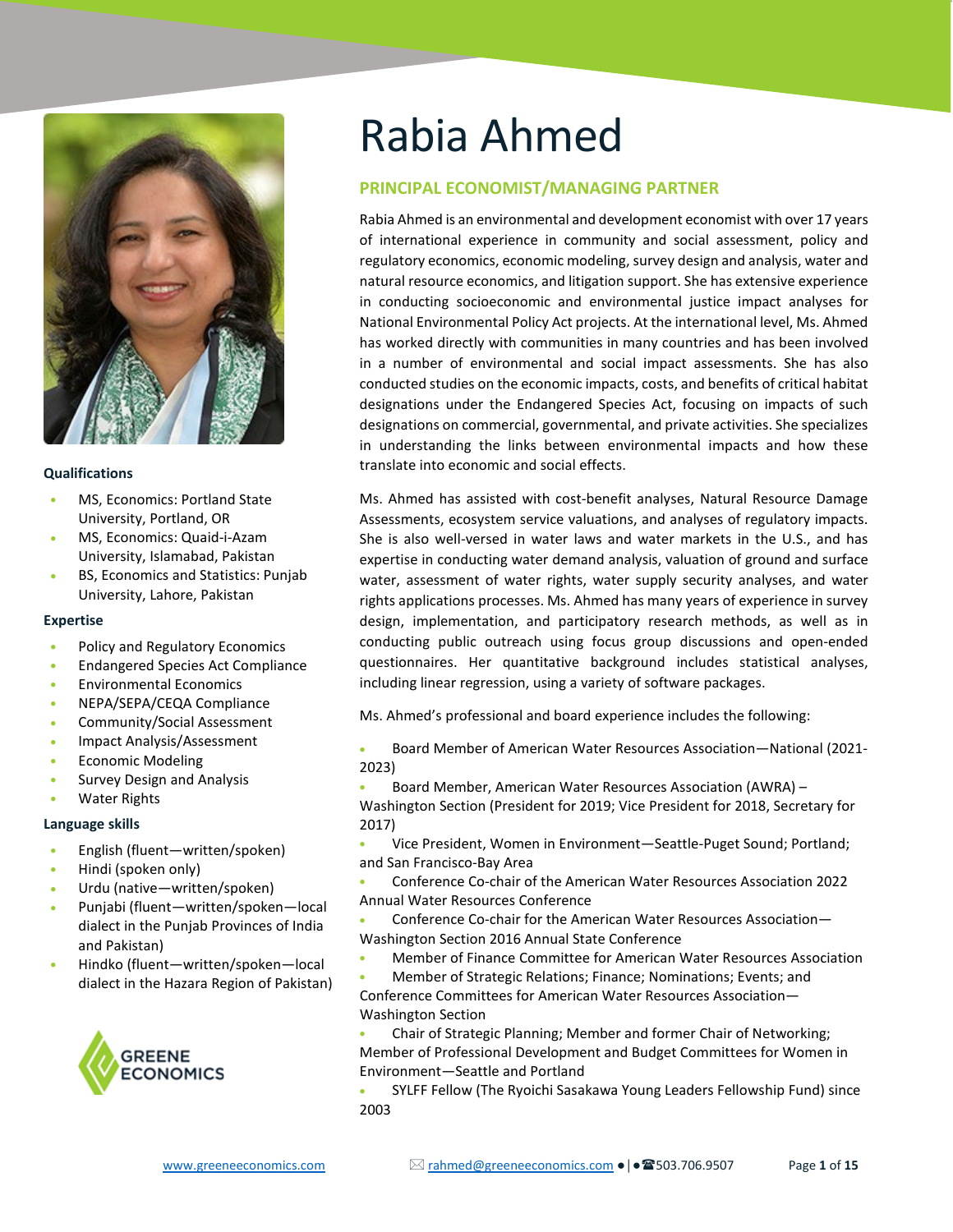# **Relevant Projects**

# **Social and Community Assessment**

# **North Steens 230Kv Transmission Line and Wind Farm Environmental Impact Statement for Columbia Energy Partners – Harney County, Oregon**

**Socioeconomics and Environmental Justice Analyses**—Ms. Ahmed led the environmental justice analysis and contributed to the socioeconomics analysis for an EIS on a proposed wind energy development that includes a utility-scale wind farm with 100 turbines and approximately 29 miles of double-circuit 230kV electric transmission line in Harney County, Oregon. The applicant, Columbia Energy Partners, is seeking a 150-footwide right-of-way for approximately 8 miles of the transmission line to be located on Bureau of Land Management-administered lands and an additional 1 mile of transmission line on the Malheur National Wildlife Refuge, which is managed by the U.S. Fish and Wildlife Service. The environmental justice analysis identified low-income and minority groups that might be differentially affected by the proposed project in Harney County, as well as major cities, Census Block Groups, and other areas in the vicinity of the project. Geographic Information Systems software and other methods were used in the analysis.

# **Mohave County Wind Energy Environmental Impact Statement for BP Wind Energy North America – Mojave County, Arizona**

**Socioeconomics and Environmental Justice Analyses**—Ms. Ahmed was a key member of the team conducting the socioeconomics and environmental justice assessments for the Mohave County Wind Energy Project EIS. The wind energy project proposed by BP Wind Energy would be on Bureau of Land Management land in the While Hills of northwestern Arizona. The project would include as many as 333 wind turbines with generating capacity of up to 500 megawatts. The analysis included assessing the impacts of the project on local jobs, income, property values, recreation, taxes, and equity. Ms. Ahmed led the environmental justice analysis, which examined the potential impacts of the proposed project on low-income and minority populations. The analysis was carried out at the levels of Census Tracts, Census Block Groups, and major cities in order to identify concentrations of, and potential effects on, such groups. Geographic Information Systems software and other methods were used in the analysis.

# **Environmental Impact Statement, Alaska Standalone Pipeline, Alaska Gasline Development Corporation – Alaska**

**Socioeconomics and Environmental Justice Analyses**—The State of Alaska proposes to construct and operate a 24 inch-diameter, high-pressure pipeline from Alaska's North Slope to Cook Inlet for transportation of North Slope Natural Gas to in-state Alaska markets. Gas-off take would be provided for the Fairbanks area and for other locations along the route. The project includes a gas conditioning plant on the North Slope, compressor stations along the pipeline, and natural-gas-extraction facilities producing utility-grade natural gas. The U.S. Army Corps of Engineers is the lead agency. Cooperating agencies include the Bureau of Land Management, the National Park Service, and the U.S. Environmental Protection Agency. Ms. Ahmed evaluated the pipeline's fiscal and employment implications to area residents and conducted the environmental justice analysis for residents in the project area.

#### **Impact Assessment of ActionAid's Microfinance Program in Jamalpur, Bangladesh**

**Economist and Community Specialist**—As part of an international team of economists and community development experts, Ms. Ahmed looked at the economic and social impacts of ActionAid's ten-year-old microfinance program in 20 rural communities of the Jamalpur region in Bangladesh. Special emphasis was given to impacts on women. Ms. Ahmed lived in the community for more than a month, conducting surveys and interviews using participatory techniques such as Participatory Rural Appraisal and REFLECT.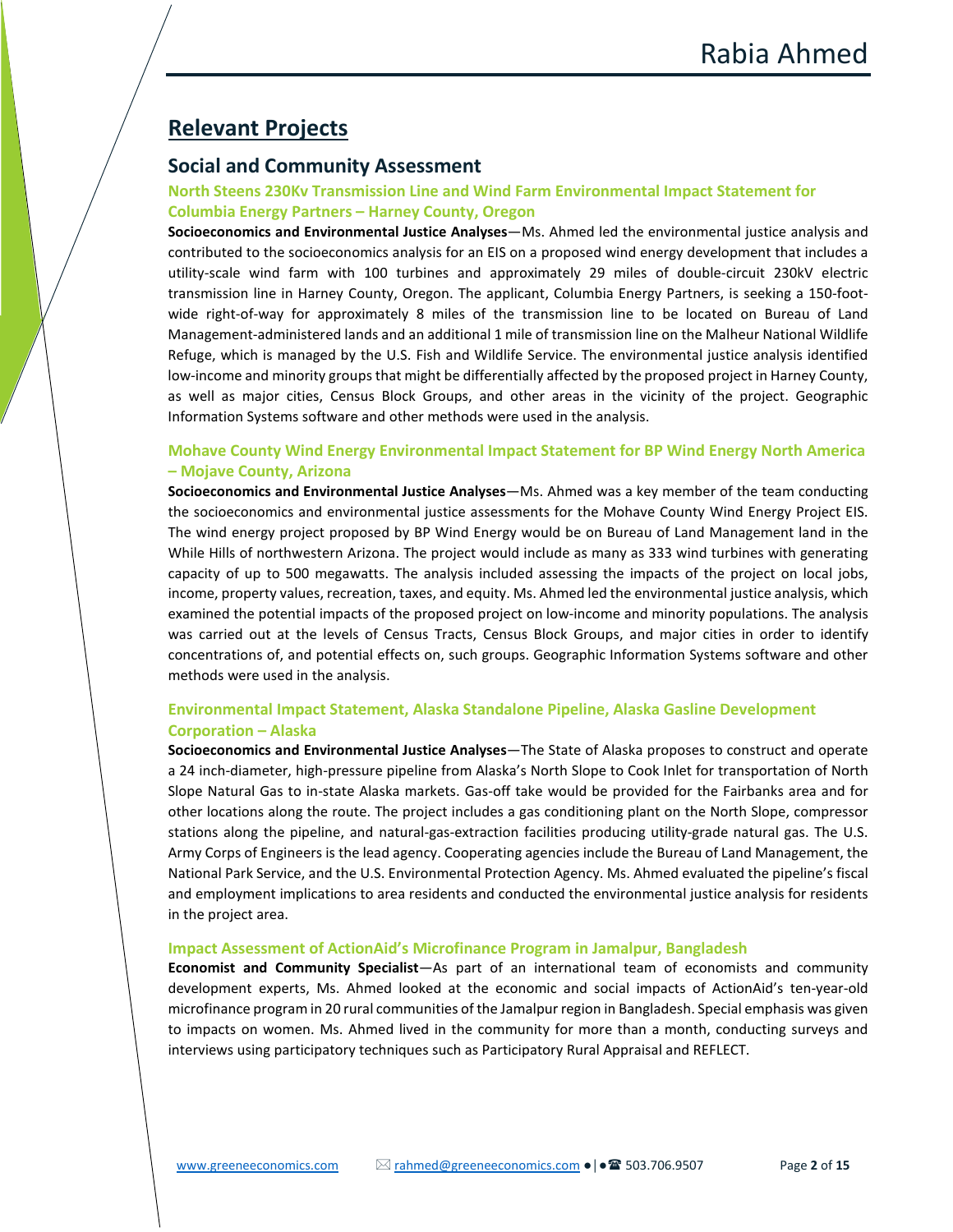# **Environmental Impact Statement, Fee-to-Trust Action for the Soboba Band of Luiseño Indians – Riverside County, California**

**Socioeconomics and Environmental Justice Analyses**—The Soboba Band of Luiseño Indians proposes to transfer into trust status 35 parcels aggregating to 534.97 acres currently held in fee title. The Band also wishes to relocate its existing casino, on trust land, to the land proposed for trust status. In addition to the casino, the property will be developed with a hotel, recreational vehicle park, Tribal buildings, and retail enterprises. Ms. Ahmed led the socioeconomics team and conducted a comprehensive socioeconomics and environmental justice analysis for the EIS required under the National Environmental Policy Act for the fee-to-trust process by analyzing data from various sources, using Geographic Information Systems software and other methods. A comprehensive economic assessment of proposed fee-to-trust land transfer for the Tribe was prepared, including an analysis of proposed retail and commercial establishments. The environmental justice analysis identified low-income and minority groups in the City of San Jacinto, Riverside County, and other areas in the vicinity of the proposed project who might be differentially affected by the project. Ms. Ahmed also assisted in the development of the fee-to-trust application submitted to the Bureau of Indian Affairs.

## **Five Environmental Assessments, Fee-to-Trust Action for the Skokomish Tribe – Mason County, Washington**

**Socioeconomics and Environmental Justice Analyses**—Ms. Ahmed led the environmental justice analysis and contributed to the socioeconomics analysis for five environmental assessments for 18 properties being proposed for fee-to-trust transfer by the Skokomish Indian Tribe. Each EA is unique to the subject properties, for which a wide range of land uses are proposed, varying from commercial to housing to habitat conservation. The Bureau of Indian Affairs has designated these projects for "fast track" National Environmental Policy Act compliance, and Ms. Ahmed analyzed data from various sources, using Geographic Information Systems software and other methods. The environmental justice analyses identified low-income and minority groups in the vicinity of the project site who might be differentially affected by the proposed project.

# **Environmental Impact Statement, Department of Fish and Game and U.S. Forest Service Lake Davis Pike Eradication Project – Plumas County, California**

**Environmental Justice Analysis**—For the joint environmental impact report/EIS, Ms. Ahmed conducted the environmental justice analysis of eradicating the northern pike (*Esox lucius*) from Lake Davis, California. Lake Davis serves as an important recreational venue for trout fishing, boating, shoreline-based camping, and other day uses, as well as a domestic water supply. The objective of this project is to eradicate pike from Lake Davis and its tributaries, using the pesticide rotenone (liquid or powder formulations) to prevent the pikes' downstream spread and reduce the chances that they will relocate to other California waters. Potential impacts included temporary losses of income and jobs in a small rural area. U.S. Census data were analyzed, using Geographic Information Systems (GIS) software, to identify low-income and minority groups that might be differentially affected by the project. The study satisfied federal guidelines for social, economic, and environmental justice impact assessment.

#### **Washington State Department of Natural Resources Aquatic Lands Habitat Conservation Plan Environmental Impact Statement – Washington**

**Environmental Economist**—Ms. Ahmed assisted with an EIS for a proposed HCP for Washington State aquatic lands. She conducted the environmental, socioeconomics, and environmental justice analyses of the various measures provided in this HCP. This plan is proposed to be implemented on the 2.4 million acres of submerged lands managed by the DNR throughout the state. These various measures could have ramifications for the owners of overwater structures such as marinas, ports, and docks. Additionally, the HCP could have implications for aquaculture farms, as well as forestry operations, that use state aquatic lands.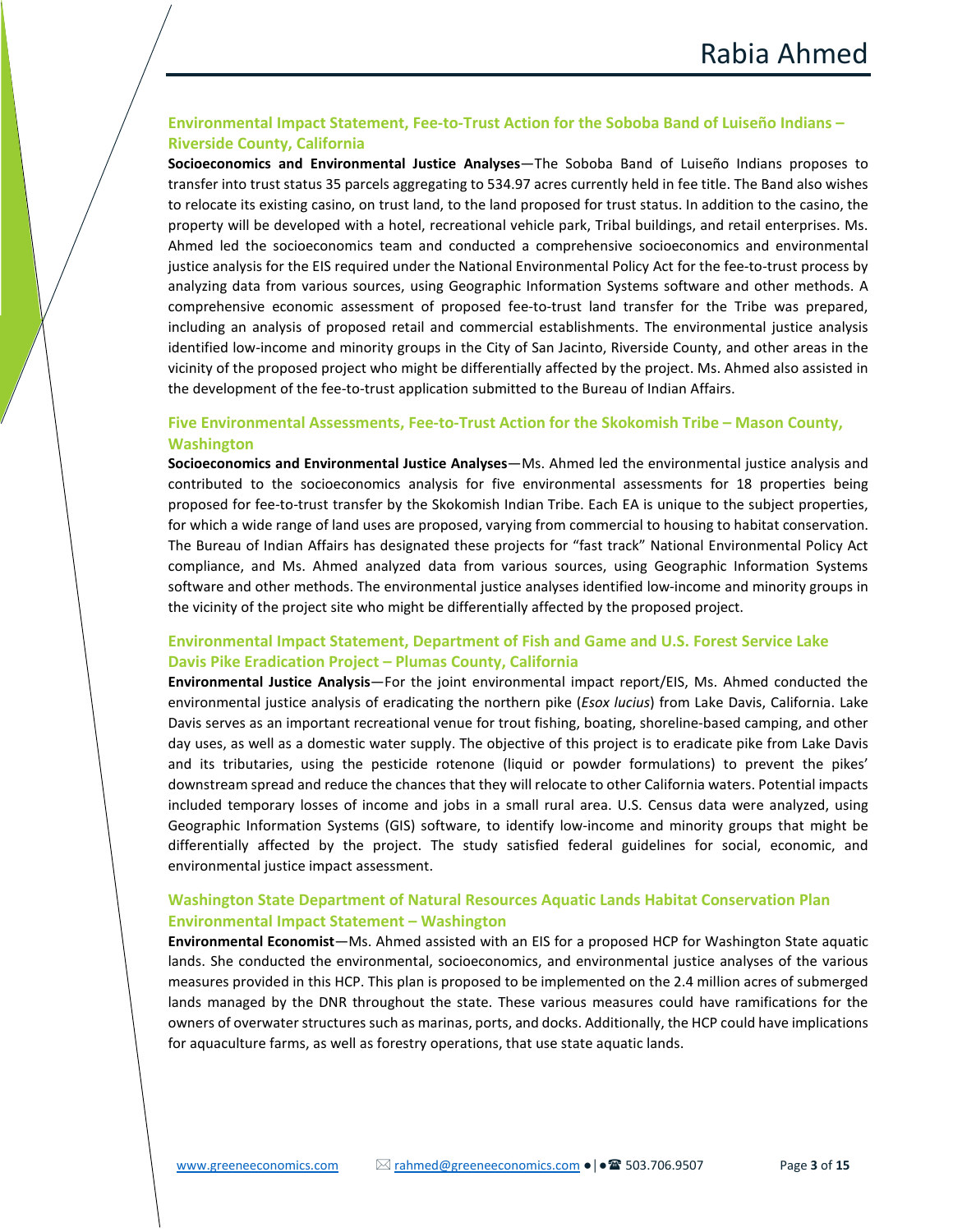# **Programmatic Environmental Impact Statement for the National Marine Fisheries Service Hawaiian Monk Seal Enhancement Actions – Hawaii**

**Socioeconomics Lead**—Ms. Ahmed is part of a team conducting a programmatic EIS for Hawaiian monk seal enhancement actions in the Main Hawaiian Islands and the Northwestern Hawaiian Islands. The goal of the programmatic EIS is to provide NMFS with a logical and legally defensible analysis of potential significant environmental impacts related to reasonably foreseeable new initiatives for Hawaiian monk seal enhancement, including: (1) translocations of Hawaiian monk seals within their natural range; (2) vaccination research and implementation; and (3) treatment for parasitic infection (i.e., deworming). All these initiatives must be authorized through the NMFS permitting process by the Office of Protected Resources, Permits Division (F/PR1). The programmatic EIS will establish a framework of potential activities from which NMFS can tier for future enhancement actions. Among other tasks, Ms. Ahmed worked on analyzing the socioeconomic impacts of these enhancement actions on subsistence, commercial, and recreational fishing; recreation; tourism; and public safety.

#### **Aurora Gold Project, Guyana Goldfields, Inc. – Guyana**

**Social Expert**—Ms. Ahmed was part of the team conducting a social impact assessment as part of an updated environmental and social impact assessment of Guyana Goldfields, Inc.'s project involving the development and construction of a gold mine and associated facilities. The team conducted social baseline studies of artisanal and small-scale mining settlements and local communities, and led public consultations with local communities, governmental authorities, nongovernmental organizations, and other key stakeholders. The updated ESIA was developed to meet international lenders' requirements. Ms. Ahmed was also involved in preparing the environmental, social, health, and safety monitoring plan to support the final ESIA prepared for the project in accordance with International Finance Corporation requirements.

# **Preparation of High-Level Environmental and Social Impact Assessment Guidelines for Hybrid Wind/Photovoltaic Solar/Storage Projects, Confidential Client – India**

**Social Expert**—Under the U.S. Trade and Development Agency grant for Technical Assistance program, the client is undertaking a techno-economic feasibility study of an integrated wind, solar, and energy storage project with locations in Andhra Pradesh and Gujarat. Ms. Ahmed conducted a high-level desktop study designed to provide practical guidance in conducting ESIAs for the project and similar future projects. The ESIAs are required for projects that are fully "bankable," i.e., they not only comply with applicable Indian regulations, but they also address all eight International Finance Corporation Environmental and Social Performance Standards, applicable World Bank Group Environmental, Health, and Safety Guidelines, and Equator Principles III. The study will provide generic guidance to the client for the structuring of ESIAs for the project, as well as for future wind/ PV solar/storage projects in India, in compliance with applicable Indian regulations, IFC PS, applicable IFC EHS guidelines, and EPIII. Ms. Ahmed carried out an analysis of the potential applicability of IFC PS to typical hybrid wind, solar, and storage power projects in India. The report identified and reviewed a number of Indian regulations that could be relevant to typical hybrid wind, solar, and storage power projects in the country, and that invoke the ESIA process. The study also investigated Indian and international regulations pertinent to battery energy storage systems (BESS), which are increasingly being employed as part of renewable energy projects. Finally, Ms. Ahmed developed detailed Terms of Reference for conducting the ESIA for the project in Andhra Pradesh and Gujarat.

# **Stakeholder Outreach, Facilitation, and Survey Design and Analysis**

#### **Focus Groups Concerning Voter Willingness to Pay for Parks – Gig Harbor, Washington**

**Environmental Economist and Facilitator**—Ms. Ahmed designed and facilitated several focus groups designed to gauge the public's preferences relative to park and recreation assets on the Gig Harbor peninsula and public views of a bond measure to support strengthening and growing the park and recreational facilities. The focus groups provided the client with an understanding of the range of views of area residents regarding the existing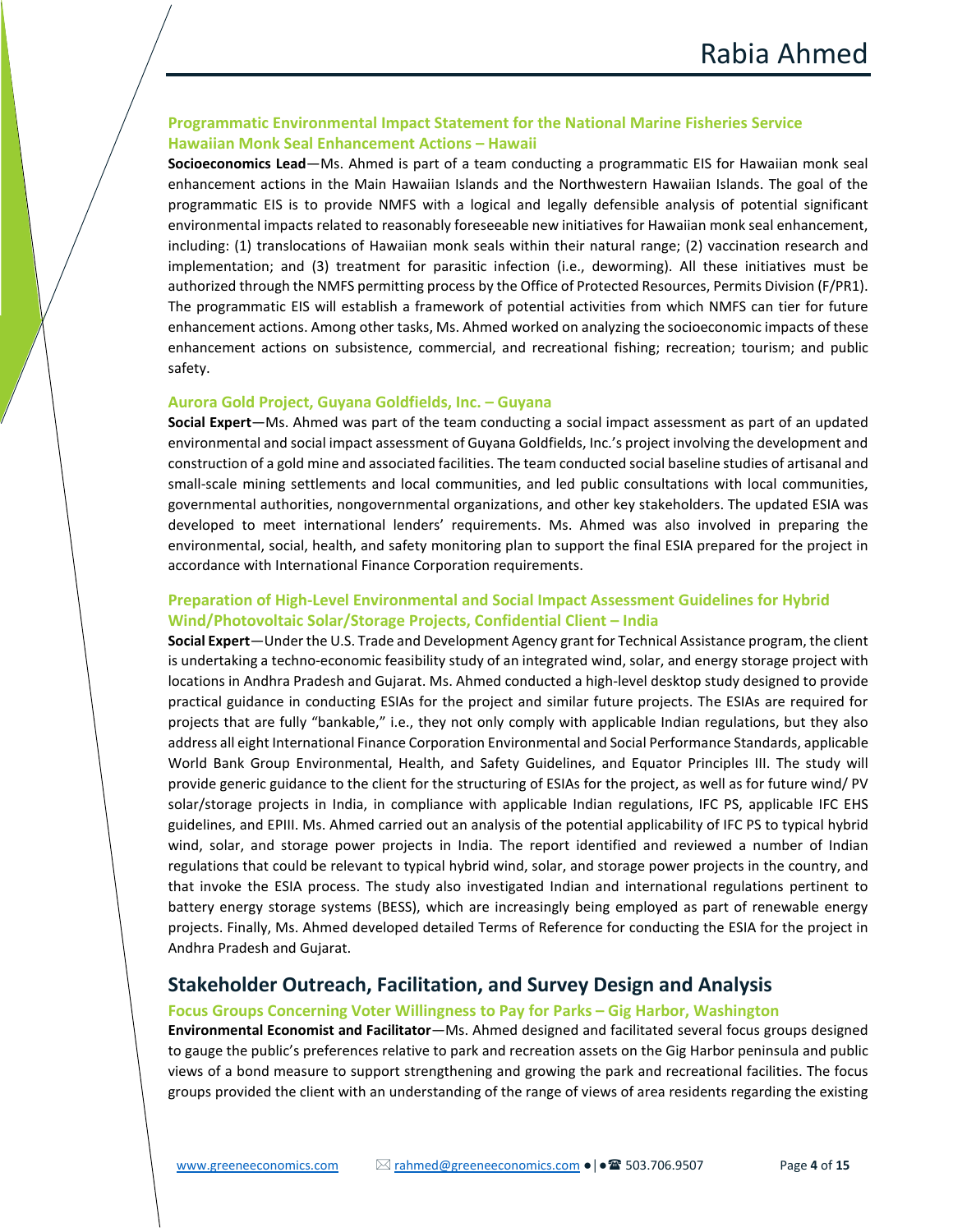parks system, their preferences for various types of parks and recreation improvements, and factors affecting their willingness to support a bond measure.

#### **Recycling Feasibility Analysis – Clark County, Washington**

**Economist and Facilitator**—Ms. Ahmed developed and facilitated focus groups of citizens to determine strengths and weaknesses of the existing recycling system and a proposed future system. Based on the results from the focus groups, her team designed a follow-up telephone survey. Results of both the telephone survey and the focus groups were compiled in an overall feasibility study of alternative recycling strategies. Based on the study, a pilot study was developed and Ms. Ahmed was again part of the team that designed and facilitated focus groups and a mail survey, and conducted the data analysis for the county.

#### **Baseline Study of Economic and Social Situation in Bahawalpur and D.I. Khan – Pakistan**

**Team Leader**—Ms. Ahmed led a team of economists and development professionals in conducting a survey of the baseline economic and social situation in 30 communities in Bahawalpur and D.I. Khan in Pakistan. The effort included training the team in participatory methodologies, developing survey tools, econometric analysis of data, and feasibility analysis for intervention in the two areas.

## **Baseline Study of Socioeconomic Conditions in the Hazara Region – Kyhber-Pakhtunkhwa Province, Pakistan**

**Team Leader and Principal Trainer**—Ms. Ahmed was the team leader in studying the baseline socioeconomic conditions of 58 communities in the Hazara region of Pakistan. The project involved a combination of quantitative and qualitative data-gathering techniques, e.g., structured surveys, open-ended interviews, and focus group discussions using Participatory Learning and Action tools. Ms. Ahmed trained the team members and enumerators in conducting surveys and participatory methodologies.

#### **Situational Analysis of Sexual Harassment in the Workplace – Pakistan**

**Team Leader**—Ms. Ahmed surveyed the existing situation through case studies of various sectors and analysis of available data. She identified the key causes of increased incidence of sexual harassment at workplaces in Pakistan. The study informed a national-level campaign on the issue that inspired about 300 (to date) organizations and institutions to adopt and develop policies against sexual harassment.

# **Ganado Family Farm Agricultural Marketing Study: Demand for Traditional Foods and What This Means for Farmers – Navajo Indian Reservation, Arizona**

**Environmental Economist**—Ms. Ahmed built this study on the results of an earlier project that outlined the processes by which small farmers in Ganado and other parts of the Navajo reservation would process and sell traditional Navajo corn products. To further develop the traditional Navajo product line, the project surveyed the Navajo population and others to estimate market demand. Results from the estimated demand were used to measure the size of the production effort that may be supported by the market.

# **Regulatory Analysis**

#### **Economic Analysis of Proposed Stream Protection Rule, National Mining Association – Various US States**

**Economist**—Ms. Ahmed reviewed the Office of Surface Mining's SPR on behalf of the NMA. The project involved reviewing the SPR and analyzing the impact of the proposed rules on costs, reserves, and delays in obtaining permits for the mining industry. In addition, Ms. Ahmed conducted an economic analysis of the impact of the SPR on employment, compliance cost, value of reserve, and regional and local governments. Specifically, Ms. Ahmed conducted several interviews with a large sample of coal producers across the country, including in Wyoming, Montana, and North Dakota. The results of the survey work were synthesized in order to estimate the potential impact of the SPR on underground and surface mining, as well as the impact to the various coal mining regions across the country. Finally, the total impact to the national economy was estimated in terms of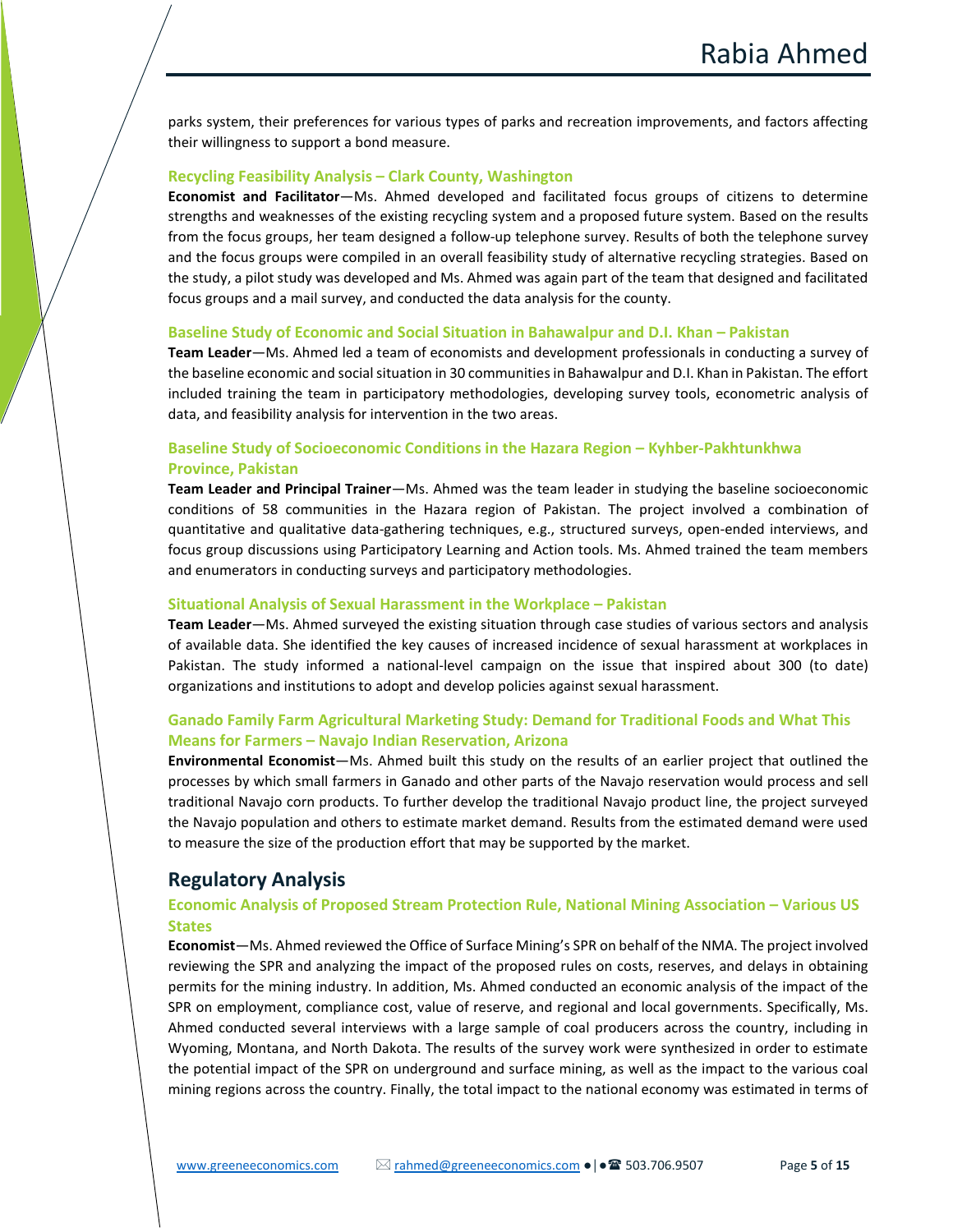jobs, income, output, and tax revenue. High and low ranges were calculated to account for various reasonable interpretations of certain key aspects of the rule. The results of the report assisted in SPR-related legislation.

# **Economic Analysis of Main Hawaiian Islands Insular False Killer Whales Critical Habitat Designation, National Marine Fisheries Service, Pacific Islands Regional Office's Protected Resources Division and Cardno – Hawaii**

**Lead Economist**—Ms. Ahmed is leading a team analyzing the economic, socioeconomic, and other costs and benefits associated with the designation of critical habitat for the Main Hawaiian Islands insular false killer whales' (*Pseudorca crassidens*) distinct population segment under Section 4 of the Endangered Species Act. Section 4(b)(2) of the ESA requires NMFS to consider the economic and national security impacts, in addition to any other relevant impacts, of specifying any particular area as critical habitat. Specifically, the team is providing draft and final economic reports focused on the economic impacts associated with the designation of critical habitat for the species. The assessment covers a broad range of activities potentially affected by the designation, including in-water and nearshore construction, activities that contribute to water pollution, military activities, energy projects, aquaculture and mariculture, environmental response activities, and federally managed fisheries. The study also provides a qualitative analysis of the benefits of designating critical habitat and a Regulatory Flexibility Act analysis to determine the potential impacts on small entities. The report will assist NMFS in determining if the benefits of excluding any particular area outweigh the benefits of including that area in the potential critical habitat. This effort is ongoing and Cardno is the prime.

## **Regulatory Impact Review / 4(b)(2) Preparatory Assessment / Initial Regulatory Flexibility Act Analysis for the Critical-Habitat Designation of Cook Inlet Beluga Whale – Alaska**

**Project Manager and Technical Lead for Socioeconomics and Environmental Justice Analyses**—Ms. Ahmed identified and analyzed the potential impacts to various land and water uses due to the proposed designation of critical habitat for the listed Cook Inlet Distinct Population Segment of beluga whale (*Delphinapterus leucas*), Alaska. The analysis measures effects on commercial fisheries; Alaska Native and subsistence use; oil and gas development; mining; transportation and other large-scale development/infrastructure projects; port expansion and development; wastewater discharge; wind, tidal and geothermal power development; recreation and tourism; military activities; and educational, scientific, and non-consumptive use. The report also includes an environmental justice analysis conducted to determine whether the proposed Cook Inlet beluga whale critical-habitat designation will have a disproportionate adverse impact on the Alaska Native tribes, corporations, and villages, as well as on other minority and lower-income groups. Further, the study analyzes the use and nonuse benefits of the proposed critical-habitat designation of Cook Inlet beluga whale in Alaska. Sources of potential benefits include subsistence-fishing activities in Cook Inlet and subsistence hunting of Cook Inlet beluga whales by Alaska Native corporations and communities.

# **Environmental Assessment / Regulatory Impact Review / Initial Regulatory Flexibility Act Analysis for the False Killer Whale Take Reduction Plan – Hawaii**

**Deputy Project Manager and Task Leader**—Ms. Ahmed was a key member of the team conducting an environmental assessment / RIR / IRFA analysis of the False Killer Whale Take Reduction Plan for the National Marine Fisheries Service, Pacific Island Region. The purpose of the TRP is to reduce incidental mortality of and serious injury to false killer whales in the deep-set tuna target longline/set line fishery and the shallow-set swordfish target longline/set line fishery. The TRP includes measures related to fishing gear requirements, exclusion zones, and training and handling protocol for false killer whales. The purpose of the study is to evaluate, to the extent practicable, the economic, socioeconomic, and other costs and benefits attributable to the alternatives. The team of economists worked closely with NMFS staff to identify and obtain the data required for the project, develop a technical method and initial findings memorandum, and develop a draft EA/RIR/IRFA analysis on a very short timeline. The project included estimating the capital and ongoing replacements costs associated with switching to different fishing gear, potential reduction in catch rates and overall total catch, and increased time and fuel costs due to travel outside nearshore exclusion zones. In addition to effects on commercial fishing, the analysis identified and evaluated potential impacts to subsistence and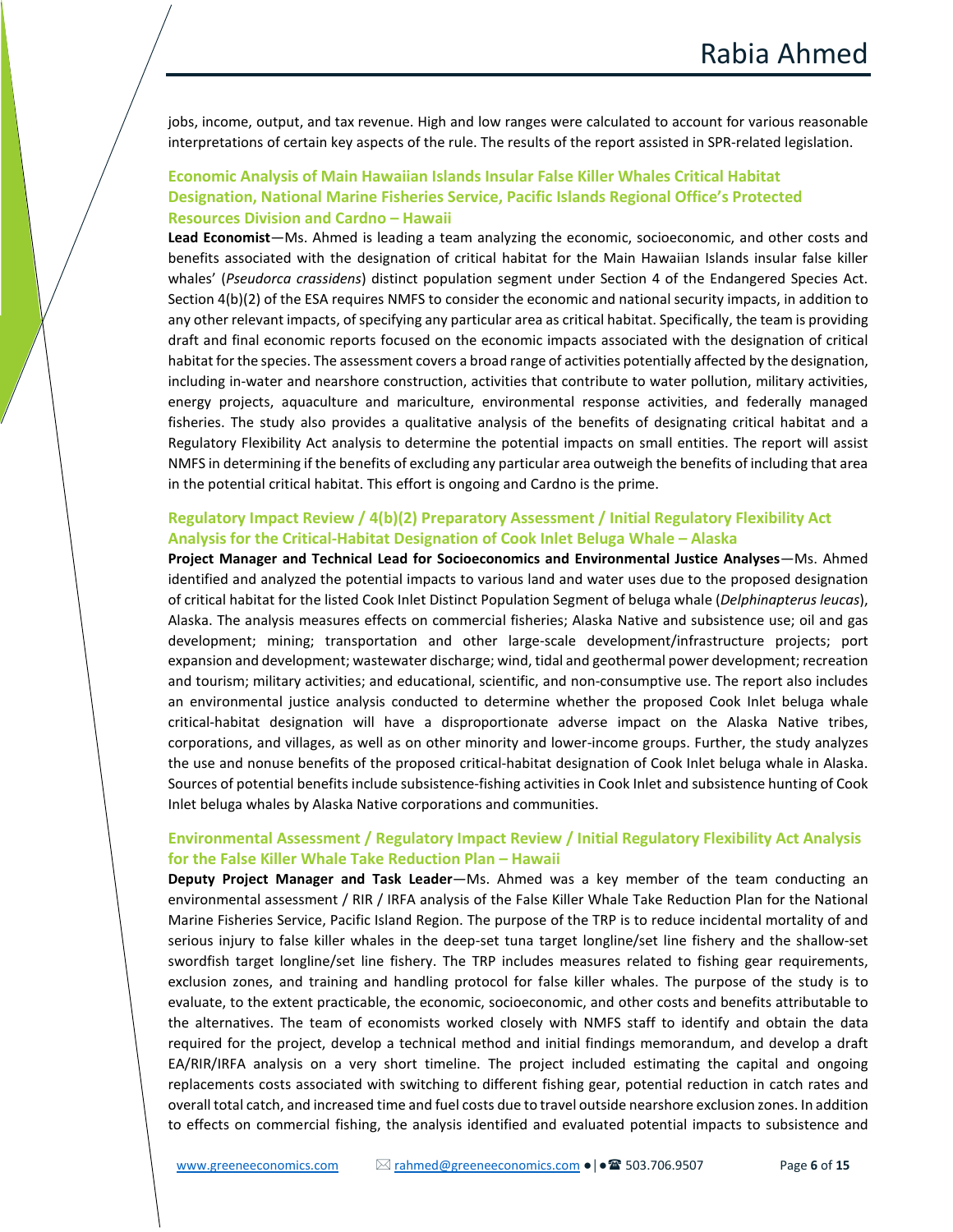recreational fishing, recreation and tourism, seafood consumers, fishing equipment suppliers, and educational/scientific/passive users. Direct and indirect benefits of reduced mortality and reduced serious injury were qualitatively described, based on a review of the use and nonuse literature as well as an analysis of the types of activities and populations in Hawaii that would benefit from increased false killer whale or associated species populations.

#### **Economic Analysis of Critical-Habitat Designation for Plant and Animal Species in Eight States**

**Economist and Project Manager**—Ms. Ahmed identified and analyzed the potential impacts to various land and water uses due to the proposed designations of critical habitat for ten species in eight states (listed below). These analyses have included assessing the costs and benefits of critical-habitat designation on a variety of commercial and governmental activities. Ms. Ahmed also provided project management assistance and coordinated the activities of the teams working on these projects. The studies were conducted for the National Marine Fisheries Service and the U.S. Fish and Wildlife Service, Division of Economics.

- Cook Inlet Distinct Population Segment of beluga whale (Delphinapterus leucas), Alaska. The analysis measures effects on commercial fisheries; Alaska Native and subsistence use; oil and gas development; mining; transportation and other large-scale development/infrastructure projects; port expansion and development; wastewater discharge; wind, tidal and geothermal power development; recreation and tourism; military activities; and educational, scientific, and nonconsumptive use.
- Main Hawaiian Islands insular false killer whales (*Pseudorca crassidens*) DPS, Hawaii. The analysis measures effects of the proposed critical-habitat designation on in-water and nearshore construction, activities that contribute to water pollution, military activities, energy projects, aquaculture and mariculture, environmental response activities, and federally managed fisheries.
- Spreading navarretia (*Navarretia fossalis*), California. The analysis measures effects of the proposed revised critical-habitat designation on urban development, flood-control facilities, water service pipelines, public lands management, and transportation.
- Northern spotted owl (*Strix occidentalis caurina*), Oregon, Washington, and California. The analysis measures effects on timber harvest, salvage of dead trees from healthy forest stands, and post-wildfire burn areas; snag creation or removal; hazard tree removal; fuel-reduction treatments; wildland fire management and fire-suppression activities, such as back-burning and felling trees; personal use and commercial firewood collection; land-disturbing activities associated with construction and maintenance of power transmission line corridors, highways, hydroelectric facilities, mines, or oil, gas, geothermal, or telecommunications leases; sand, gravel, or rock extraction; and construction of ski areas and associated resort facilities or other large-scale recreational developments on U.S. Forest Service and Bureau of Land Management lands.
- San Bernardino bluegrass (*Poa atropurpureai*) and California taraxacum (*Taraxacum californicum*), California. The analysis measures effects on urban development, nonnative/invasive species management, recreation, livestock grazing, mining, habitat conservation planning, public lands management, and transportation.
- San Diego thornmint (*Acanthomintha ilicifoliai*), California. The analysis measures effects on recreation, nonnative/invasive species management, urban development, public and nongovernmental organization conservation activities, habitat conservation planning, and mining.
- Nevin's barberry (*Berberis nevinii*), California. The analysis measures effects on urban development, water and lake level management, BLM and USFS lands management (fire management and nonnative/invasive species management), habitat-conservation planning, transportation, and recreation.
- Salt Creek tiger beetle (*Cicindela nevadica lincolnianai*), Nebraska. The analysis measures effects on land development, public and NGO conservation activities, habitat-conservation planning, transportation and public works projects, agriculture, and livestock grazing.
- Kootenai River population of white sturgeon (*Acipenser transmontanus*), Montana and Idaho. The analysis measures effects on agriculture, recreation, dam and reservoir operations, hydropower production, fish hatchery operations, and flood-control facilities.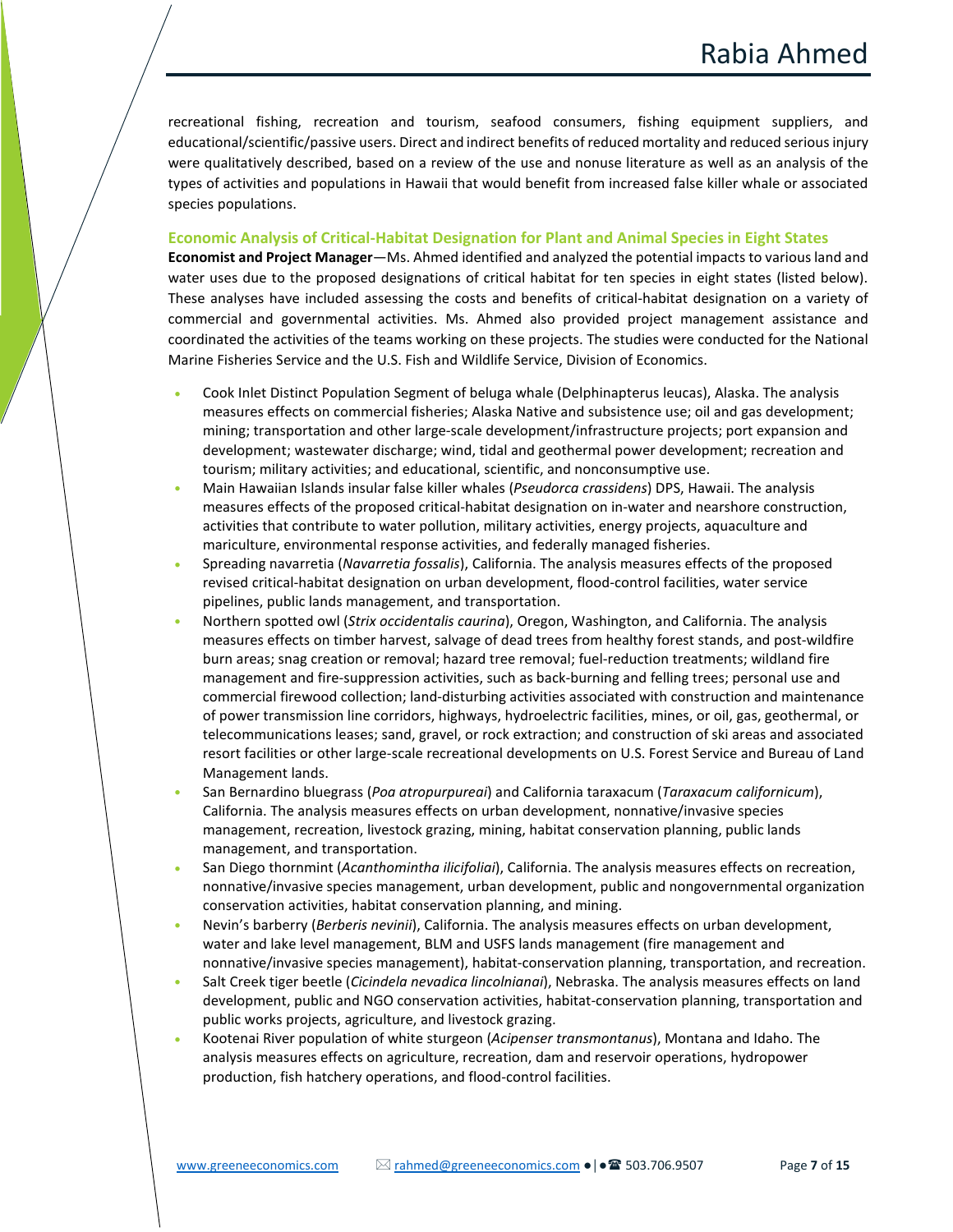#### **Benefits and Costs of Proposed Arctic Regulations, Shell Alaska Venture – Alaska**

**Economist**—The Office of Information and Regulatory Affairs, a division of the Office of Management and Budget, was tasked with the review of new rules promulgated by regulatory agencies. Ms. Ahmed was part of the team that prepared a benefit-cost analysis of three elements of the proposed rule having to do with additional security surrounding oil spill response. Benefits were estimated by using spill probabilities and reduced risk of harm to the ecosystem services provided by the natural environment. The team also analyzed the degree to which the proposed arctic regulations were consistent with international arctic regulatory trends.

# **Water Resource Management**

# **Nature-Based Adaptation to Climate Change, The Nature Conservancy – Ventura County, California**

**Environmental Economist**—Ms. Ahmed was part of a larger team working with The Nature Conservancy as part of their Coastal Resilience Ventura project to evaluate alternative climate change adaptation strategies. The goal of the project was to analyze all economic costs and benefits of nature-based and engineering-based adaptation alternatives for Ventura County. The approach used changes in the ecosystem service levels for both alternatives, including habitat, recreation, and erosion prevention. The built environment was evaluated for flood and hazard damages in dollar values, using standard damage functions and hazard forecasts, including storms, rising tides, wave damage, and erosion. The results will be contained in an on-line map so that stakeholders can see which kinds of adaptation are needed where. Results are also available in a user-friendly spreadsheet tool that allows decision makers to vary input assumptions in the benefit-cost decision. The team worked closely with stakeholders representing city governments, state agencies, emergency managers, and the U.S. Navy. In addition to working on the analysis and documentation, Ms. Ahmed provided literature reviews on various economic climate-change-evaluation tools and approaches to estimating baseline conditions.

# **Water Rights Review for Recreational Properties with High Water Use, Confidential Client – 16 U.S. States and Province of British Columbia, Canada**

**Environmental Economist and Water Resources Specialist**—As a key member of a multidisciplinary team of natural resource economists, hydrogeologists, and water resource managers, Ms. Ahmed worked with the client to analyze water rights and security at various recreational properties with high water use across the U.S. (Arizona, Arkansas, California, Colorado, Florida, Hawaii, Maine, Massachusetts, New Hampshire, New York, Oklahoma, South Carolina, Texas, Utah, Vermont, and Washington State) and in British Columbia, Canada. The study identified the risks (potential and actual) associated with water supply at the facilities and assigned water security scores to the properties. The water security scores reflected current water use, availability of alternatives for water use, relevant laws and regulations, governing authority for water supply, drought and changing weather patterns, and facility expansions. Trends in water availability were forecast, given changing climatic conditions, economic growth, population growth, facility growth, regulatory changes, and instituted or planned drought restrictions. In areas where drought is a threat, Ms. Ahmed examined the main triggers for drought restrictions; which entities have the authority to impose actions such as water-use restrictions; and what regulations and protocols are in place to govern these actions. Finally, she assisted with the completion of additional in-depth analyses of water rights security for especially at-risk properties in California, projecting water needs and forecasting availability.

#### **Water Resource Review for Brewery Operations, Confidential Client – California**

**Environmental Economist and Water Resources Specialist**—Ms. Ahmed was a key member of a multidisciplinary team of natural resource economists, hydrogeologists, and water resource managers who worked with the client to analyze water resource security for a beverage manufacturer in California. The study identified the risks associated with recurring drought conditions as well as other factors. The analysis reviewed how water is appropriated and managed, including assessing the hierarchy of relevant state and local laws and regulations, governing authority for water supply, regulatory uncertainty, and how drought conditions affect the water supply and water rights (current and long-term). In addition, the team identified alternative water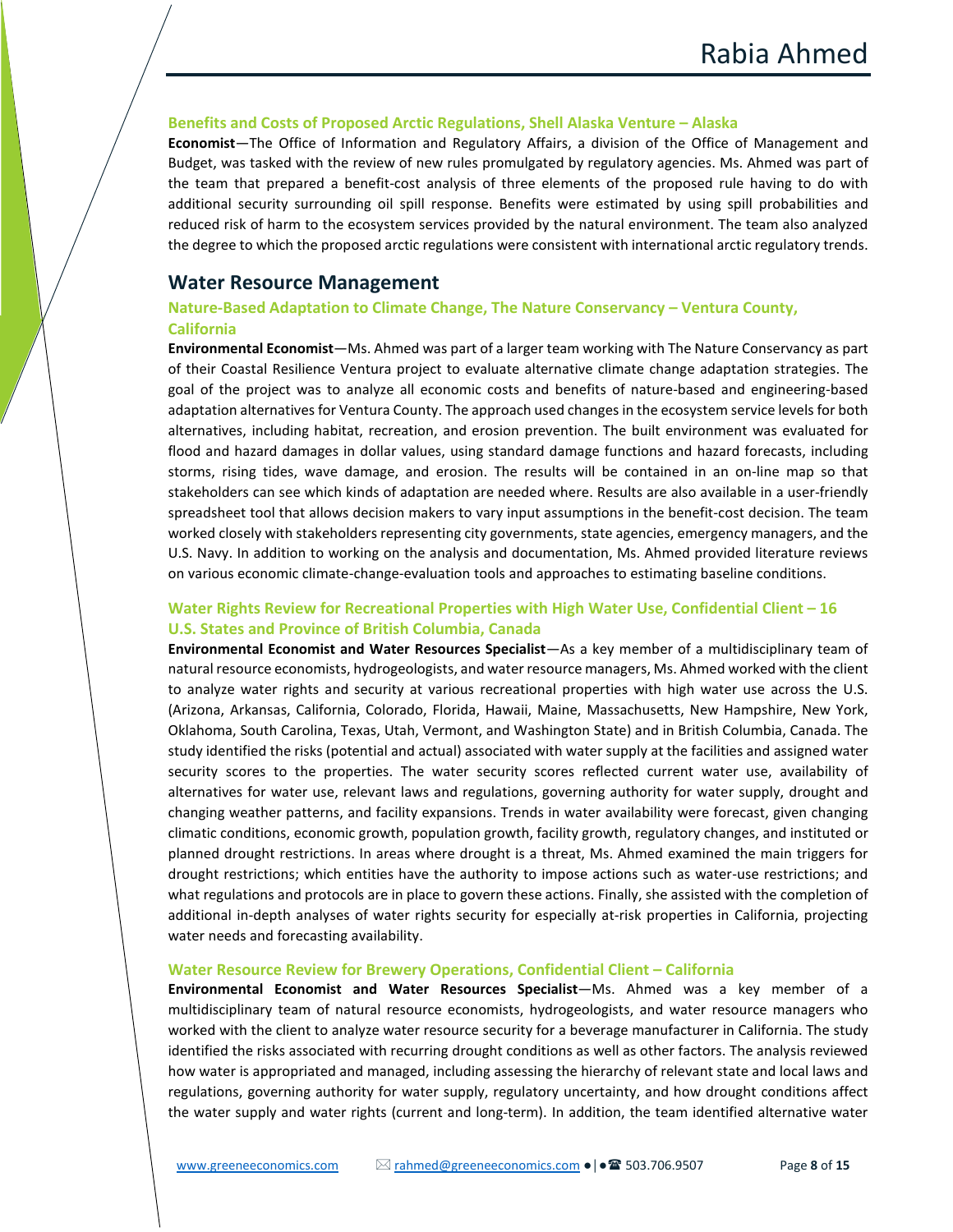supply options and conducted interviews with key personnel from the brewery and the water provider. Finally, the team provided the client with a clear summary of findings and an assessment of water security for future operations, especially considering changing climatic conditions and regulations.

#### **Water Supply Risks Associated with Facility Expansion, Confidential Client – Oklahoma**

**Economist and Water Resources Specialist**—Ms. Ahmed assisted a confidential client in identifying the water supply risks associated with expanding a facility in Oklahoma. The analysis included a review of how water is appropriated and managed at the current and potential new locations, all relevant state(s) laws and regulations governing authority over the water supply, water rights and water management, and interstate compacts and several agreements. The study also identified historical periods of low flows in the area and looked into the reasons behind these, including, but not limited to, dam management and droughts. In addition, Ms. Ahmed reviewed standard practices for municipalities, agriculture, and industrial facilities facing drought conditions, and explored whether mandatory water rationing has a legal or traditional precedence. Specifically, she examined the main triggers for such actions, what entities have the authority to impose actions such as wateruse restrictions, and what regulations and protocols are in place to govern these actions. Finally, she provided the client with a list of options for securing more reliable water supplies for the current and proposed locations.

# **Water Infrastructure Investment Analysis, State of Washington Office of Financial Management – Washington**

**Environmental Economist and Facilitator**—Ms. Ahmed was key member of the team conducting an analysis for the Washington State Office of Financial Management of the economic implications related to water infrastructure and fisheries habitat restoration needs in Washington, considering changing population, climate, land use, and demand. Through a review of existing data and literature, in addition to an extensive stakeholder outreach process, the team developed a 20-year forecast of investment needs in water supply, flood protection, stormwater management, and fisheries habitat restoration across the state. From the results of the literature review and stakeholder outreach process, the team of economists estimated the effects on the Washington economy as a result of investing—and not investing—in water infrastructure projects, at the water basin level and by project type. Particular attention was paid to projects resulting in multiple benefits and prioritizing green over traditional grey infrastructure. A regional economic impact assessment conducted using IMPLAN considered the impact of investment on water-dependent sectors, employment, and economic output. The final report was presented to the Washington State Legislature.

#### **Valuation of a Quarry, Based on Water Storage Potential, Confidential Client – Indiana**

**Environmental Economist and Water Resources Specialist**—Ms. Ahmed worked on a project involving appraisal of a quarry in Indiana in three different capacities: for its water storage potential, in terms of any remaining mineral resources, and for any other uses such as a landfill. This quarry is the subject of condemnation proceedings for the purpose of constructing a highway. A nearby city is interested in using the quarry pit as a raw water storage facility in order to ensure sufficient future water supplies for the city. The appraisal of the property and its associated mineral rights and other potential uses will be important in determining the overall value of the property, based on its highest and best use. In addition, Ms. Ahmed developed a value for the property, based on its potential for water storage using the least cost alternative method.

#### **Valuation of Grays Harbor Public Development Authority Water – Grays Harbor, Washington**

**Project Manager and Environmental Economist**—Ms. Ahmed conducted a water valuation study for the water right held by the Grays Harbor PDA for leasing to a natural-gas-fired, combined-cycle combustion turbine power plant at the Satsop Development Park in western Washington. This power plant was formerly a partially constructed nuclear power plant that was acquired by the current owner in 2005. The owner plans to double the present 650-megawatt capacity of the plant, which would require additional water. The analysis involved, but was not limited to, developing/updating a detailed database of water transactions in Washington and identifying transactions involving water with similar characteristics; interviewing the various stakeholders as well as potential buyers for the water right; articulating the restrictions on the subject water, based on water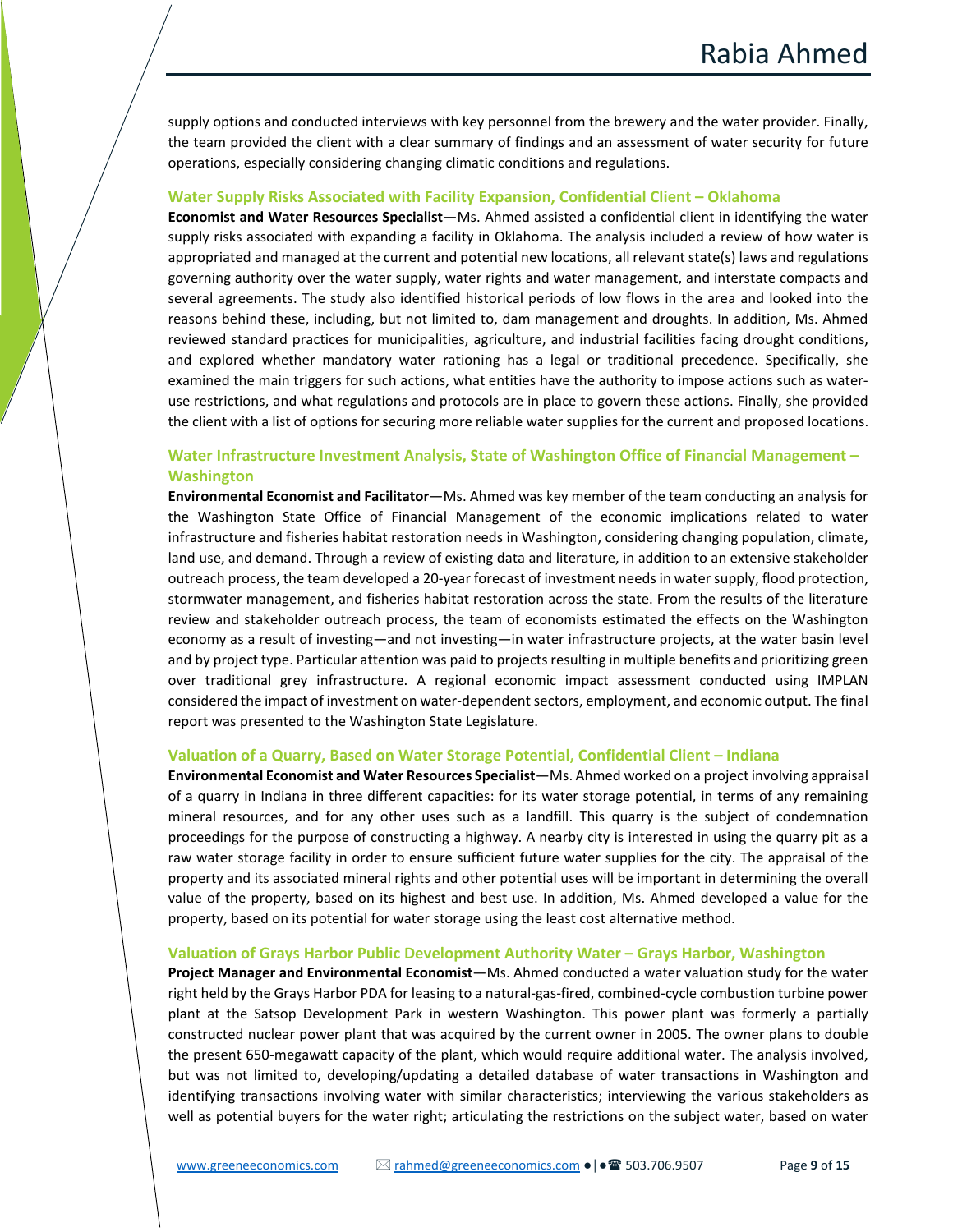laws and policies; and examining options for developing alternative supplies and/or acquiring new water rights. In addition to estimating the value of the water itself, a financial model was developed and provided to the PDA to facilitate the negotiation process. This model helped the PDA to quickly assess the different contract terms proposed, such as the timing and quantity of water, during discussions with the lessee. Ms. Ahmed was also directly involved in the negotiation process between the PDA and the lessee, and conducted further analyses as required.

#### **Valuation of Olympia Brewery Water Rights, R.E. Loans, Inc. / Bar-K, Inc. – Washington**

**Environmental Economist and Water Resources Specialist**—Ms. Ahmed evaluated the water rights associated with Olympia Brewery in western Washington. The analysis involved developing a detailed database of water transactions in Washington and identifying transactions involving water with similar characteristics; interviewing the various stakeholders as well as potential buyers for the water right; articulating the restrictions on the subject water, based on water laws and policies; and estimating the cost of developing alternative supplies and/or acquiring new water rights.

# **Valuation of Water Right Held by Weyerhaeuser Company in Tokul Creek for the City of Snoqualmie – Washington**

**Environmental Economist and Water Resources Specialist**—Ms. Ahmed carried out a study for the City of Snoqualmie to value a water right held by Weyerhaeuser Company in Tokul Creek, a tributary of the Snoqualmie/Snohomish River. The city is in ongoing negotiation with Weyerhaeuser regarding purchasing the subject water right; the project, in support of this negotiation effort, involved conducting a comparable-sales analysis in order to estimate the value of the water right.

# **Enloe Hydroelectric Project Federal Energy Regulatory Commission License Application, Okanogan Public Utility District – Okanogan County, Washington**

**Environmental Economist and Water Rights Specialist**—Ms. Ahmed was part of the team retained by the Okanogan PUD No. 1 to lead the development of a license application to the FERC for the Enloe Project, a small hydroelectric facility on the Similkameen River, near the Canadian border in north-central Washington. The team is leading the preparation of a new license application and conducting consultation and permitting. In addition to other tasks, Ms. Ahmed identified and assessed all the existing water rights in the vicinity of the project, especially in terms of suitability for the project. Following this, she prepared a complete application package on behalf of the PUD to apply for new water rights and a change in the point-of-diversion of an existing PUD water right for the project. The process involved working closely with the state Department of Ecology.

# **Water Management Plan (resulting from a Cumulative Impact Assessment), Solar Photovoltaic Power Generation, Honduras, Confidential Client**

**Economist and Water Resources Specialist**—Ms. Ahmed developed a water management plan for the development of three solar PV power plants with the aggregate capacity of 78.6 megawatts in southwest Honduras. The need for this plan was triggered through the recommendations of the cumulative impact assessment for the project. The specific tasks included assessment and review of alternative cleaning methods, including the use of dry brush cleaning; assessment of water requirements during project operations and its effects on competing uses; assessment of water balance of the area; and justification of the extent of water use on the site, considering both environmental and economic factors. The project triggers six of the International Finance Corporation's eight performance standards.

#### **Valsetz Water Storage Project – Polk County, Oregon**

**Environmental Economist and Water Rights Specialist**—Polk County, Oregon, was expecting water shortages and considered construction of a water-storage facility that would capture water in the headwaters of the coastal range to provide the needed water supply. The project would include an interbasin transfer of water into the Willamette Valley. Under contract to the county, Ms. Ahmed was a key member of the team that completed a feasibility study examining the potential for building the project. The study evaluated three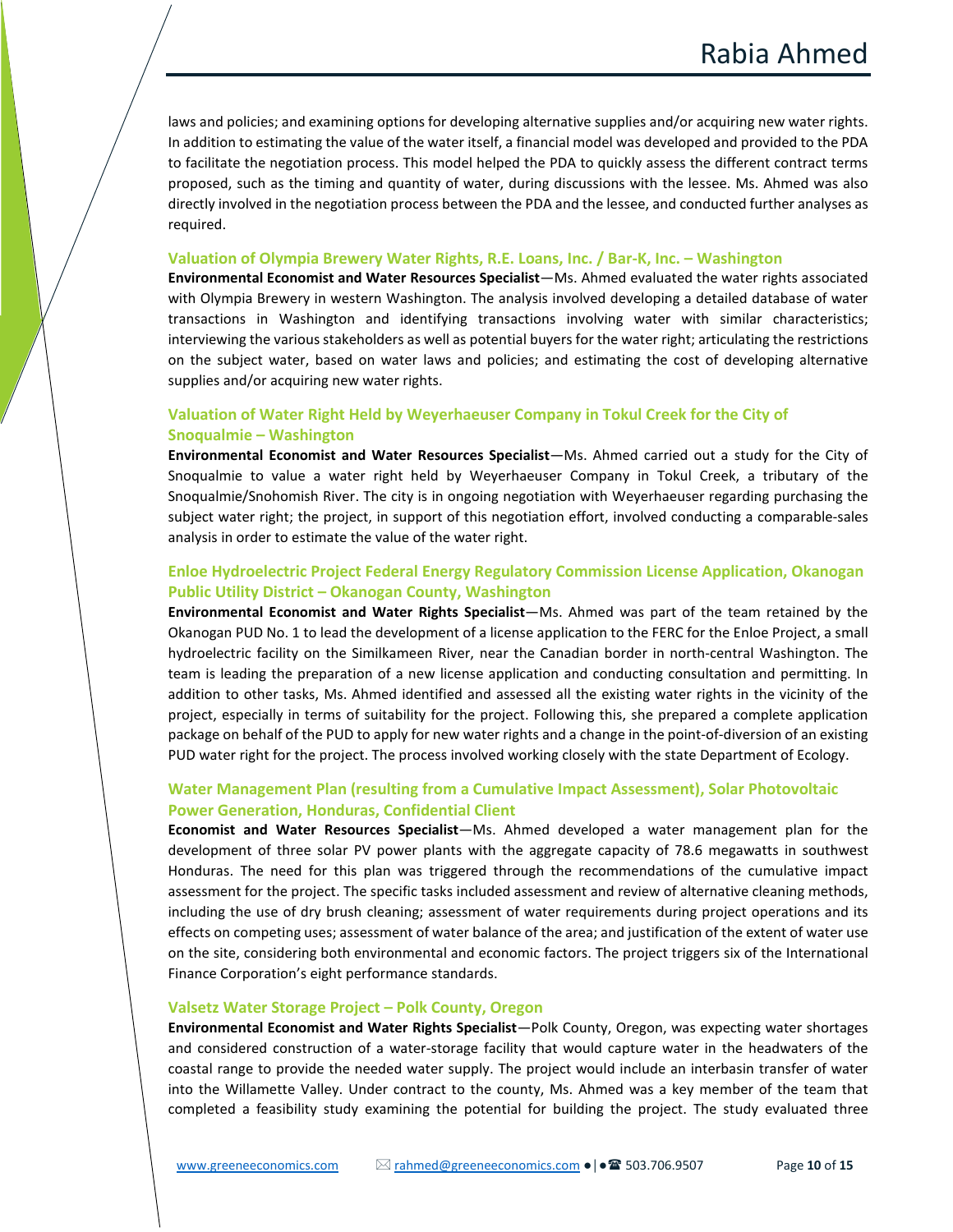different project options determined by dam and reservoir size. The FS assessed current and future water demands and determined whether each of the options would be able to meet future water needs. The study evaluated expected physical and chemical water quality parameters that would develop in the reservoir and downstream of the dam, as well as potential impacts on terrestrial and aquatic resources and cultural/historical resources. Additionally, a preliminary assessment of potential hazardous wastes on the property was completed. The results were used to assess feasibility of constructing the facility, factoring in the public need, environmental effects, and regulatory risk. Several issues related to likely impacts on anadromous fish species were identified that could make permitting of the project difficult; however, options for project operation, such as variable intake levels, were identified that may offset the impacts to fisheries. As follow up to this study, the team also completed a rapid assessment of the potential for constructing a water-storage project in an adjacent basin at a location where no fish were present. That analysis suggested that a project in the alternate location may be feasible; however, additional study would be needed to determine the feasibility of that location.

#### **Economic Analysis of Water Allocation Alternatives for the Gila River Indian Community – Arizona**

**Environmental Economist and Water Resources Specialist**—Ms. Ahmed conducted an economic analysis of water allocation alternatives for the Gila River Indian Community (GRIC). She developed a database of market transactions of surface water, groundwater, and reclaimed water in Arizona, including sales, leases, and exchanges; conducted a literature review on the costs and benefits of water leases and water exchange agreements; analyzed current and future market value of off-reservation water leases and sales; articulated the water laws and policies in western states, with a focus on Arizona; examined the benefits, costs, and markets associated with banking surface water supplies in off-reservation Arizona Water Bank projects; updated irrigated crop budgets; and analyzed the market opportunities and limits for irrigated crops. These results will provide input to the GRIC Water Resource Decision Support System that will assist the GRIC in formulating a water management strategy that meets short-, intermediate, and long-term community goals and objectives.

# **Evaluation of Central Arizona Project Water/White Mountain Apache Tribe Water Right Claim – Arizona**

**Environmental Economist and Water Resources Specialist**—Ms. Ahmed carried out a detailed water valuation study of CAP water in Arizona. She developed and updated a database of water transactions in Arizona, including surface water, groundwater, and reclaimed water; studied and articulated the western water laws and policies, with a focus on Arizona; analyzed the demand and supply of water in the state; interviewed potential buyers/lessees (e.g., city and state governments, developers/builders, water investment firms, utilities); and estimated current and future market value of CAP water leases and sales. The market value of CAP water was analyzed for both long- and short-term transactions, and was based on, among other factors, historical water transaction data, specific examples of relevant recent transactions, dependability of the type of CAP water (priority), and current and future water demand.

# **Reserved Water Rights for the Crow Indian Reservation, Bureau of Indian Affairs, Rocky Mountain Regional Office – Montana**

**Economist**—Ms. Ahmed is part of a team that serves as technical coordinator for multidisciplinary study of water rights, ongoing since 1995. Tasks include analyzing the economic feasibility of a comprehensive water right claim plan, including a detailed analysis of farm enterprises. Ms. Ahmed has been involved with developing, conducting, analyzing, and documenting a survey to assess the feasibility of growing poplar on the Crow Indian Reservation.

## **Little Colorado River Basin Adjudication Support, U.S. Department of Justice and U.S. Bureau of Indian Affairs – Navajo Indian Reservation, Arizona, New Mexico, and Utah**

**Environmental Economist**—Reconciling water right claims throughout the southwestern United States is a considerable challenge. Many river basins are currently undertaking adjudication actions to quantify the related water rights. Ms. Ahmed is part of a team that has been providing support to the DOJ and the BIA in the Little Colorado River Basin adjudication for many years. The team is currently assisting the federal team by developing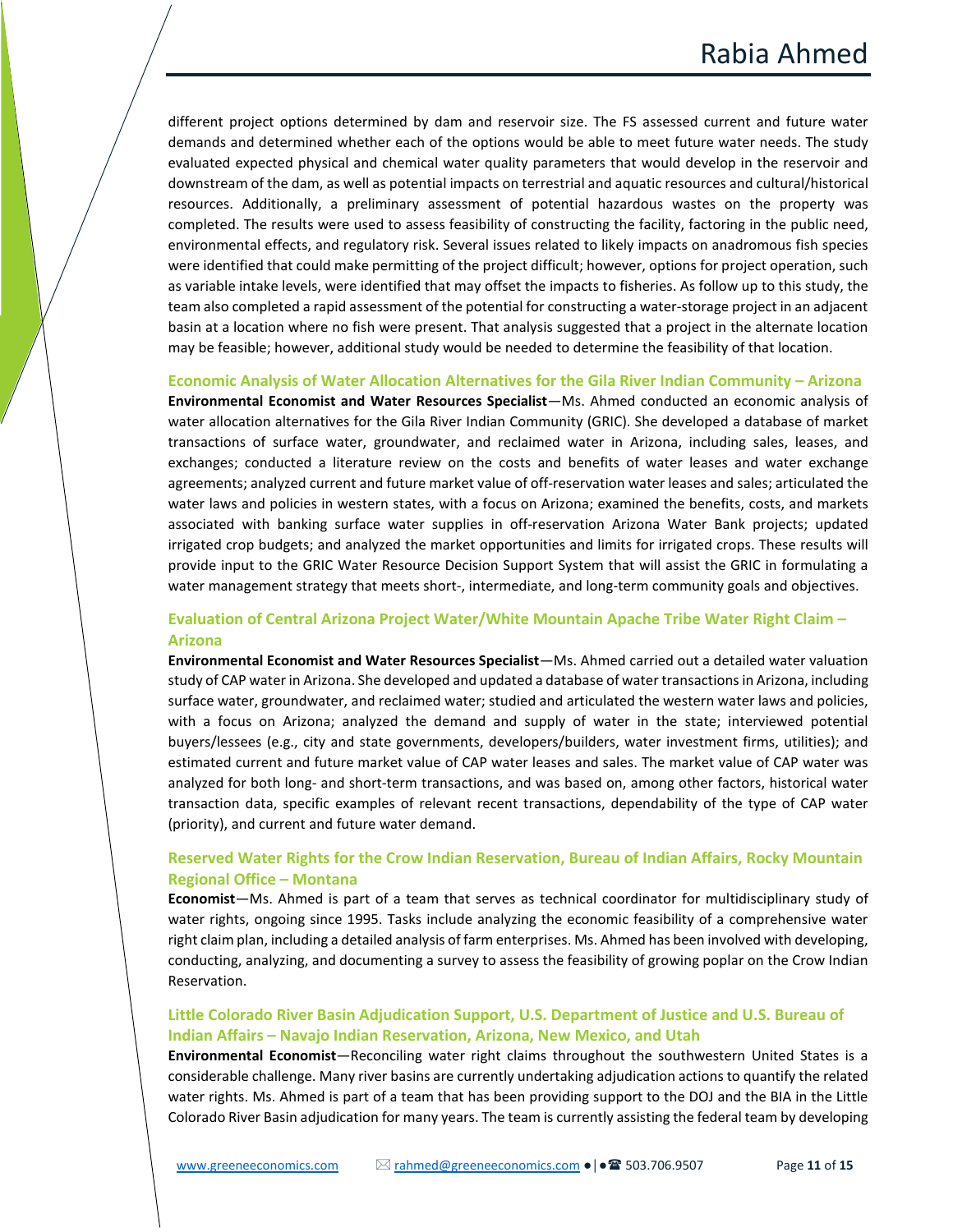a long-term population projection for the Navajo Nation. Water rights for Indian reservations are to cover all water demand "in perpetuity." This population projection is being used to forecast future domestic, commercial, municipal, and industrial water requirements. The team gathered data from a wide variety of sources, including publicly available data and information provided by the Navajo Nation. The team will also provide expert witness services as needed for settlement and litigation processes.

# **Economic and Financial Analysis**

#### **Natural Resource Damage Assessment, Confidential Client – Gulf Coast**

**Environmental Economist**—Ms. Ahmed was actively involved in analyzing the results of human use surveys in response to potential recreation damages in the Gulf of Mexico. Information collected will be used to establish baseline recreation conditions in the affected region and recreational losses resulting from the damages. Ms. Ahmed was the primary team member conducting the quality assurance/quality control and authentication of the survey data. She also conducted a thorough review of literature on travel costs related to water-based recreation. In addition, Ms. Ahmed provided assistance in organizing the field teams and preparing the materials needed for surveys.

# **Litigation Support for International Natural Resource Damage Assessment, Confidential Client – Latin America**

**Environmental Economist**—Ms. Ahmed provided economics support for an NRDA litigation process in Latin America. The case involved alleged charges of deforestation and environmental contamination in a tropical rainforest. Ms. Ahmed worked with a team to examine the macroeconomic and human development impacts. Her evaluation used the United Nations Development Program's Human Development Index as one of the metrics. Ms. Ahmed also carried out a detailed literature review of existing documents on macroeconomic policies in the region and on the history of the project.

# **Forecasting Electric Vehicle Purchases in the Newhall Ranch Community, the Newhall Land and Farming Company and Ramboll Environ – California**

**Environmental Economist**—Ms. Ahmed was part of a team that analyzed how incentives, including financial purchase subsidies and charging infrastructure, were expected to accelerate the conversion to electric vehicles in the vehicle fleet operated by the future residents of the Newhall Ranch planned community. The analysis was based on economic principles of demand; i.e., people make purchases based on price, their income level, the price of substitutes (in this case, an Internal Combustion Engine Vehicle), expectations, and a variety of tastes and preferences. The approach to analyzing the impact of the incentives involves first establishing the number of ICEVs expected to be purchased by the community's residents without any additional incentives. The same kind of forecast was then developed for the population with the incentives in place. The difference between the two forecasts may be considered the result attributable to the incentives. The work was part of a greenhouse gas emissions technical report developed for the Newhall Land and Farming Company.

#### **Regional Economic Impacts of Wind Power Development – Harney County, Oregon**

**Economist**—Ms. Ahmed was part of the team that conducted the analysis of the economic impact of two proposed wind power projects in Harney County, Oregon, on behalf of wind energy developer Columbia Energy Partners. Sources of project impacts evaluated include construction jobs and local material purchases, wind turbine operation and maintenance jobs, lease payments to landowners, increased tax revenue, and potential effects on property values and recreation. In addition to collecting data from project developers and operators, the research included extensive interviews with local service and retail businesses, government officials, and community organizations, culminating in an estimate of the increased income and jobs directly due to the project.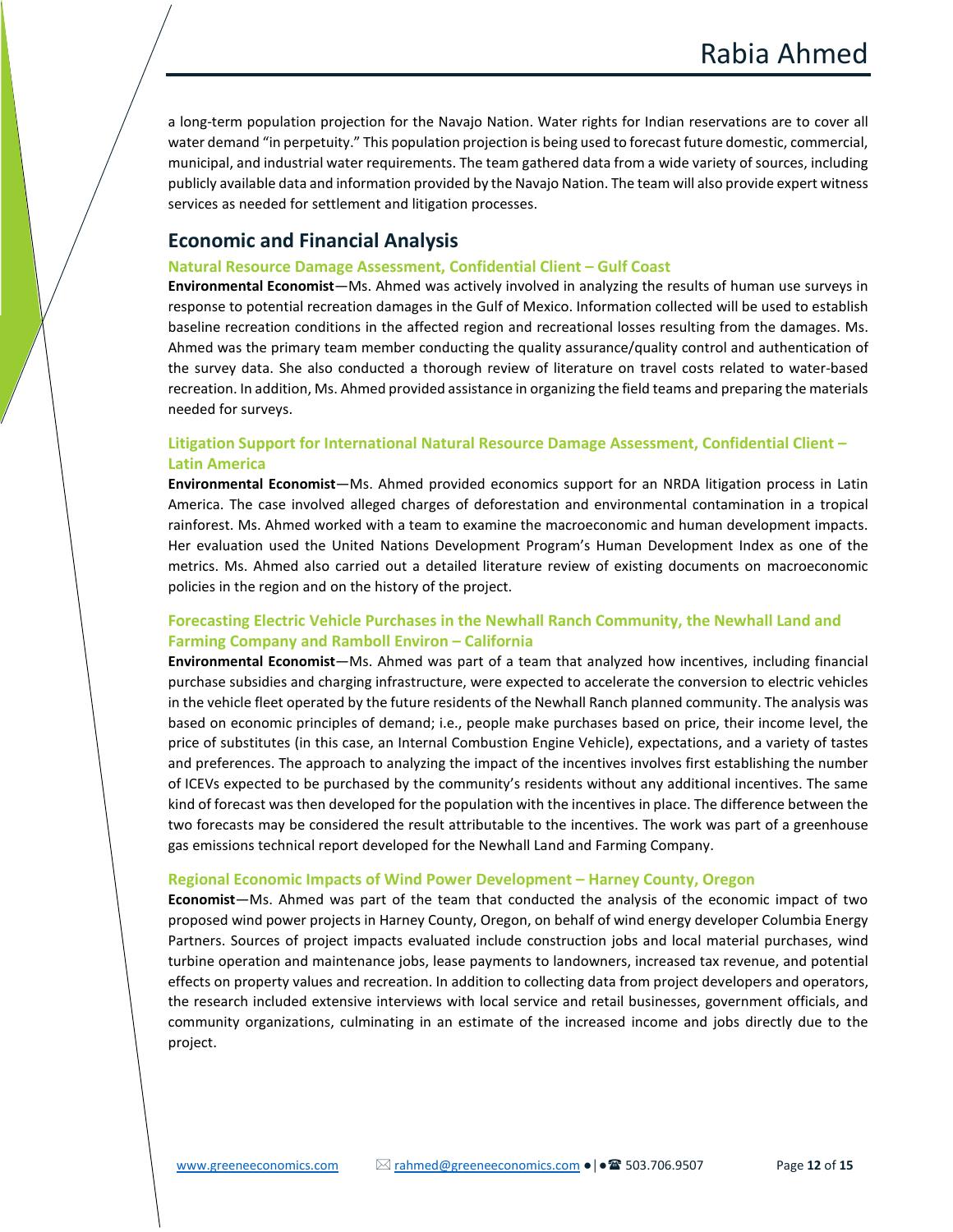# **Impacts to California Agricultural Economy from Reduced Delta Water Exports Due to Delta Smelt – California**

**Economist**—Ms. Ahmed was part of the team that analyzed the economic impact of proposed reductions in water supplies to California agricultural districts south of the Sacramento-San Joaquin Delta. The study was carried out for the Western Growers. Supply reductions are proposed in order to protect the delta smelt, an endangered species protected under the Endangered Species Act. Ms. Ahmed assisted in analyzing the proposed actions to estimate the economic impacts of reduced irrigation water supplies to all California agricultural districts south of the delta that receive water through the Central Valley Project and the State Water Project. Based on projected water supply reductions to each irrigation district, the analysis estimated total reduced agricultural output under one-year and permanent water supply reductions for dry and average water year types. Ms. Ahmed conducted interviews of personnel for the various water districts and other stakeholders.

# **Economic Study of Recycling for Colorado Department of Public Health and Environment – Colorado**

**Environmental Economist**—Ms. Ahmed is part of the team identifying the economic impacts to Colorado from waste diversion in the state. The project includes data collection through directed research, interviews, and surveys, as well as the economic impact assessment using IMPLAN, an input-output software. The direct, indirect, and induced economic impacts resulting from the recycling, composting, remanufacturing, and reuse industries are expected to include the quantity and variety of recyclables available for local remanufacturing, and to which industries these materials would be applicable, the number of jobs created by geographic area, the number of jobs created by industry sector and material type, the number of jobs in the industry, and the average wages of each job type. In addition to the modeling, Ms. Ahmed will develop an analysis of the potential for job creation, based on increased diversion, local and state tax revenues, and potential for increased revenues based on increased diversion.

#### **Recycling Economic Analysis for Salt Lake County, Salt Lake County and Ramboll Environ – Utah**

**Environmental Economist**—The recycling industry comprises a large number of firms in several business sectors. Recently, many cities, counties, states, and regions have begun measuring the economic impacts of their recycling sectors, as well as looking for ways improve policies and regulations to support the recycling industry. Ms. Ahmed is part of a team that is providing economic impact analysis for the recycling industry in Salt Lake County, Utah. This project includes gathering and compiling publicly available data; developing a survey and interviewing industry participants to gather additional data; and using IMPLAN software to analyze the direct, indirect, and induced economic impacts in the study area of the county. The team also reviewed and assessed documents and data provided by the county to aid in the development of recommendations for improving recycling efforts in the county and decrease waste (alternatively increase recycling). In addition, the team relied on interviews and survey results from industry participants to develop the recommendations presented to the county.

# **Analysis of Utah Lake Carp Disposal Options for Utah Department of Natural Resources, Utah Lake Commission, and June Sucker Recovery Implementation Program – Utah**

**Economist and Deputy Project Manager**—Ms. Ahmed conducted an analysis of options for removal and disposal of common carp from Utah Lake. The study was part of the joint efforts of the Utah Lake Commission and the JSRIP to coordinate the removal of carp from the lake. The study looked at financial and ecological feasibilities of two options: removal and disposal of carp at local landfill(s)/composting facility(ies), and removal and conversion of carp into marketable fish meal through the development of a fish meal processing plant at the lake. Ms. Ahmed conducted a traditional financial feasibility analysis of the two options. This was followed by a deeper analysis of the ecosystem service values associated with each option and development of a more in-depth assessment of benefits and costs by incorporating environmental gains and losses into the economic decision making.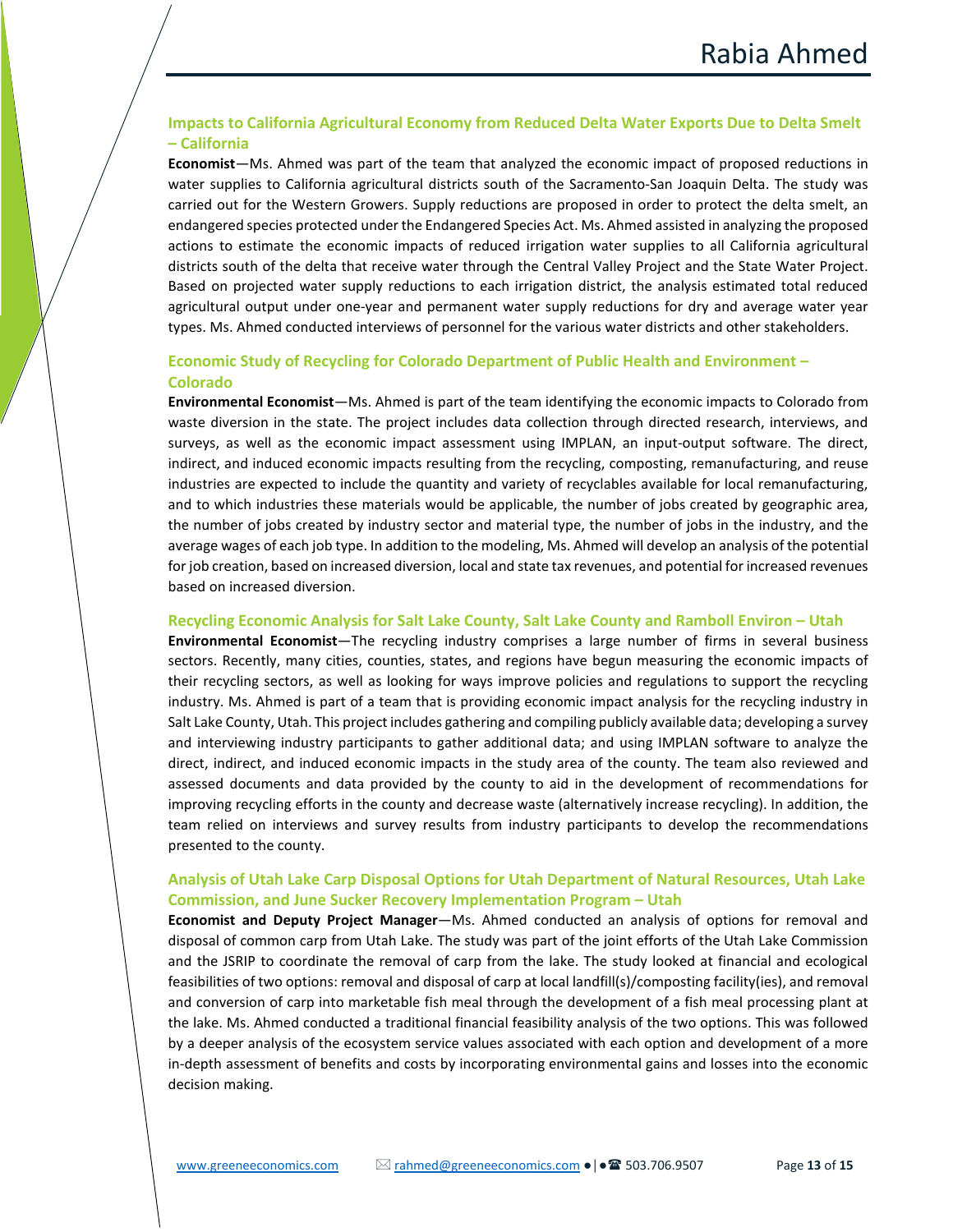#### **Cabrillo Port Economic Effects – Ventura County, California**

**Economist**—Ms. Ahmed assisted in the analysis of the impacts on the local economy from construction and operation of a floating storage and regasification unit offshore of Ventura County, California. The project, known as Cabrillo Port, will result in money being spent in the local economy of Ventura and Los Angeles counties. The IMPLAN input–output modeling software was used to estimate how the money spent on construction wages and the purchase of construction materials and services will move through the local economy and increase total economic output, labor income, and employment.

#### **Business Plan for Self-Sustaining Finances, Valles Caldera National Preserve – New Mexico**

**Economist**—The Valles Caldera National Preserve is a unique institution with both public and private ties. The preserve is required by a congressional mandate to become a financially self-sustaining entity by 2015. Ms. Ahmed was part of the team that developed a business plan, including market and financial analyses of three alternatives that will enable the preserve to reach its self-support goal. The business plan included revenue projections for proposed lodging, retail, research facility, and recreation programs at the preserve. Ms. Ahmed led the effort to estimate the construction costs of the various proposed facilities. The analysis was based on interviews with builders and developers and available literature and estimates.

#### **Economic Impact of Tobacco-Harm Reduction, Confidential Client – USA**

**Economist**—Ms. Ahmed was a key member of the team assisting in developing estimates of health care costs and cost savings related to tobacco-harm-reduction strategies. She worked in coordination with other team members in developing a model to estimate changes in life tables related to tobacco-harm reduction.

# **Published Papers and Presentations**

Ahmed, Rabia, April 2015, "Chars—the River Islands of Bangladesh," American Water Resources Association (AWRA)—Washington Section, USA, March-April 2015 Newsletter.

Ahmed, Rabia, Aqsa Khan, and Mujeeba Batool, July 2002, "Situational Analysis of Sexual Harassment at the Workplace," Alliance Against Sexual Harassment at the Workplace, Islamabad, Pakistan.

Jatoi, Iqbal, and Rabia Ahmed, 2000, "Rural Water Supply Schemes: Case Studies of Haripur and D.I. Khan," ActionAid, Islamabad, Pakistan.

# **Work Experience**

**7/2018–Present** Seattle, WA, USA Principal Economist/Managing Partner, Greene Economics. LLC

**5/2017–6/2018** Seattle, WA, USA Senior Economist, Maul Foster & Alongi, Inc.

**10/2011–3/2017** Seattle, WA, USA Senior Economist and Manager, Ramboll Environ

**9/2005–9/2011** Portland, OR, USA Senior Economist and Project Economist, Cardno ENTRIX, Inc.

**4/2005–6/2005** Portland, OR, USA Lecturer, Department of Economics, Portland State University